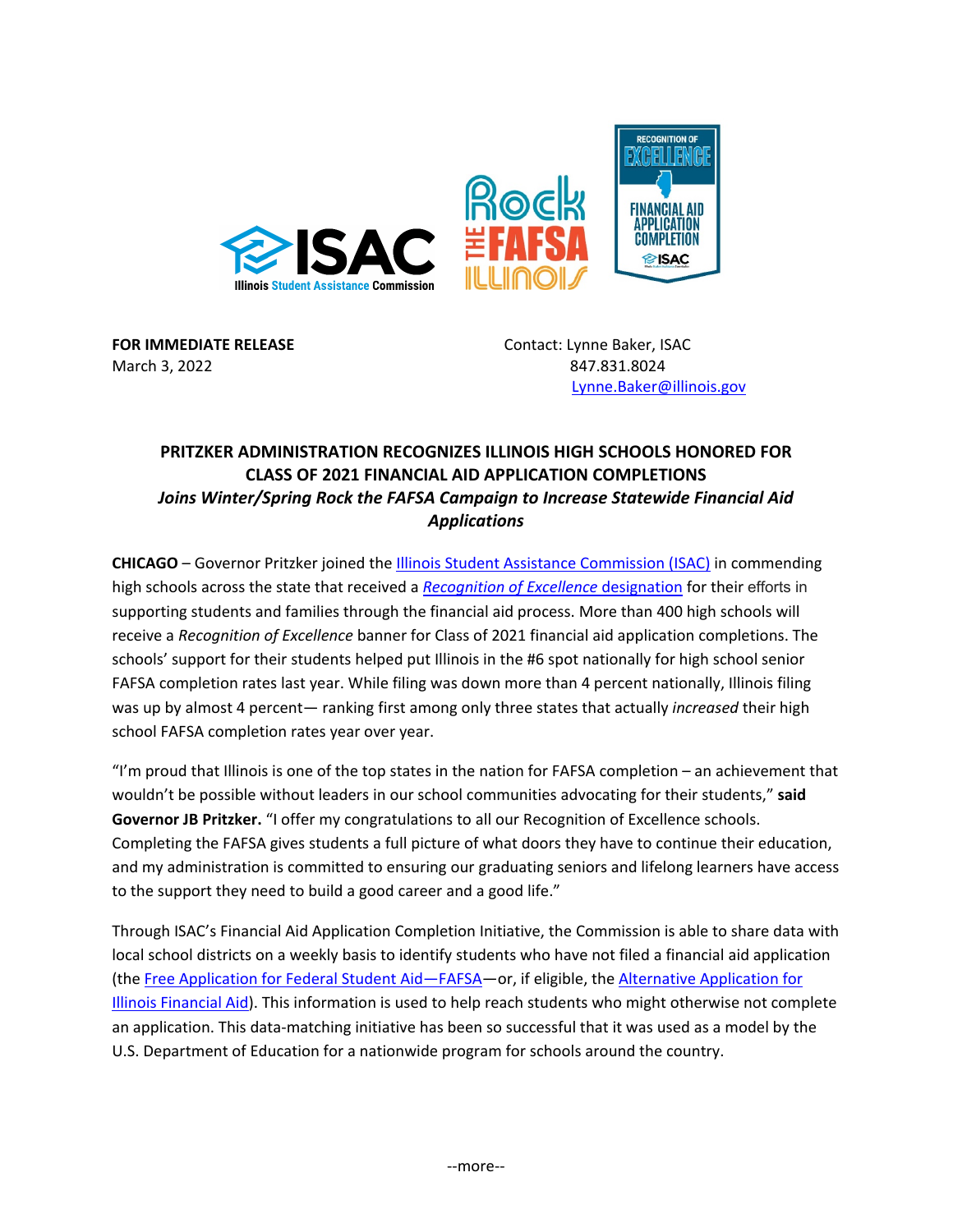"Spending 30 minutes to complete the FAFSA, or for those who are not eligible for federal student aid, the Alternative Application for Illinois Financial Aid, can yield students potentially thousands of dollars in financial aid," **said Eric Zarnikow, Executive Director of ISAC**. "A student who understands what they might receive in student aid can discover options for their future they might not have thought possible. Kudos to our Class of 2021 Recognition of Excellence honoree schools for their support for their students on the path to a brighter future. ISAC looks forward to continuing to support all our high schools and students with their educational planning and financial aid efforts."

[Current \(Class of 2022\) financial aid application completion rates](https://www.isac.org/home/fafsa/) for all public high schools and for private schools that elect to participate in the program are updated weekly on the ISAC website. ISAC is currently highlighting high schools each week on its website and on social media that reach designated Platinum, Gold, Silver and Bronze levels for financial aid application completion.

The Governor is also supporting this year's *Rock the FAFSA* campaign to increase awareness of the importance of completing a financial aid application. While Illinois continues to be among the top states in the nation for FAFSA completion, many students still do not take advantage of the benefits of this free application that determines eligibility for federal, most state, and some institutional aid.

The Illinois FAFSA Mandate, which makes completion of a financial aid application part of an expectation for public high school graduation, recognizes that completing a financial aid application provides a student with critical information about their educational options. A student who is more aware of resources available to help them afford education or training after high school may decide to attempt college when they might not otherwise have done so.

During the winter/spring 2022 Rock the FAFSA campaign, high schools are encouraged to communicate to students and families the value of completing a financial aid form, and to host one or more financial aid application completion workshops at school. ISAC can support financial aid application completion workshops in schools or virtually and can also provide learning materials if a school would like to host its own workshop. Schools can request a workshop through ISAC by completing an [Outreach Request](https://www.isac.org/OutreachRequestForm) and can use th[e Rock the FAFSA toolkit](https://www.isac.org/counselors/Rock-the-FAFSA/) to get the word out to students and families.

As always, local ISACorps members--ISAC's team of near peer mentors trained to support students and families with college planning and financial aid--are also available statewide to provide free one-on-one assistance for students and families in completing their financial aid application, [studentportal.isac.org/isacorps.](https://studentportal.isac.org/isacorps)

For more information on the FAFSA Completion Initiative, including Class of 2022 financial aid application completion tracking, a list of 2021 Recognition of Excellence Honorees, and Rock the FAFSA information, visit [https://www.isac.org/home/fafsa/.](https://www.isac.org/home/fafsa/)